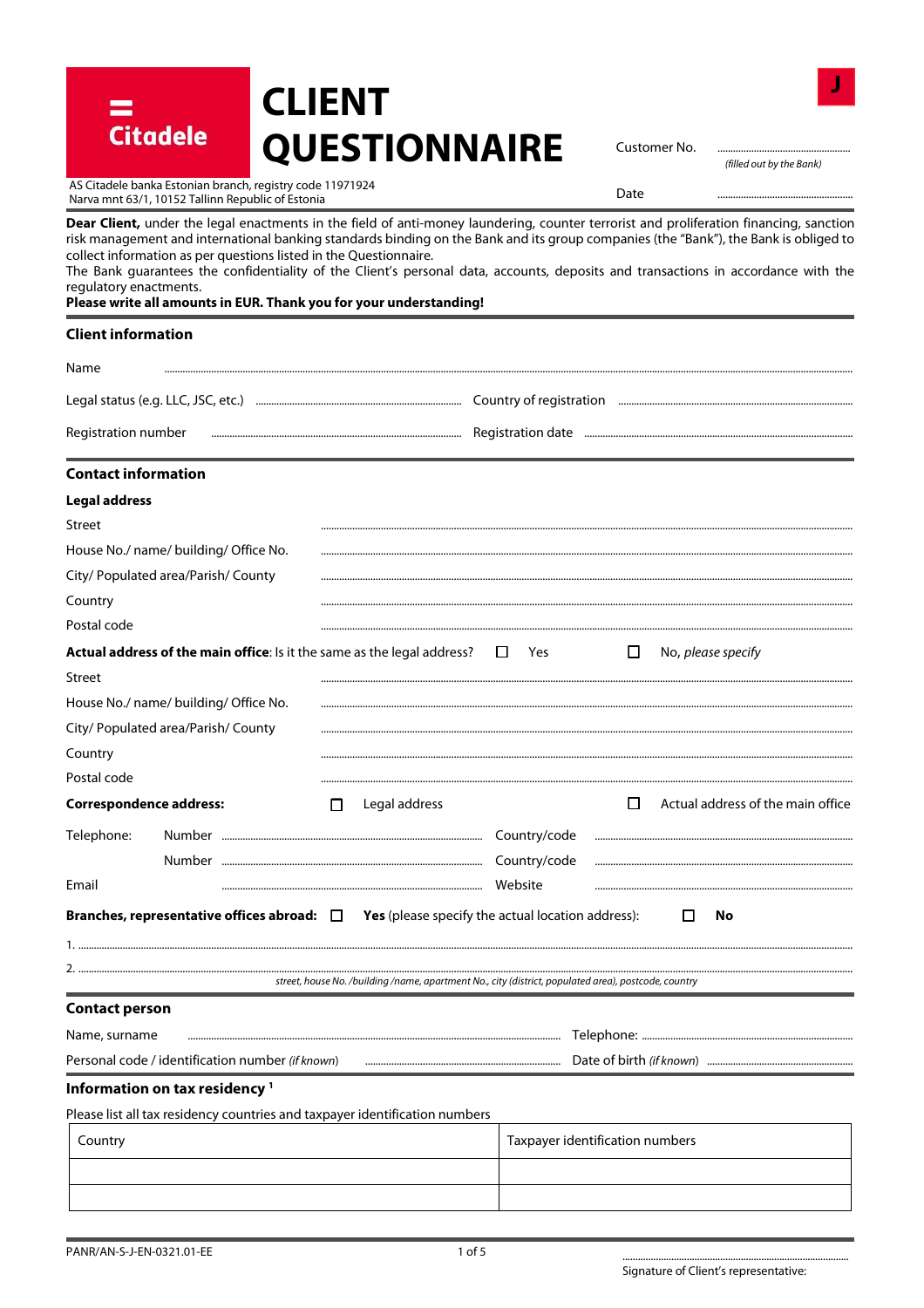| Is activity in line with any of the legal forms and/or business activities below?<br>If you answered "Yes", please tick accordingly                                                                         |                                                                                                                                                                                                                                   |   |     | No |     | <b>Yes</b>          |
|-------------------------------------------------------------------------------------------------------------------------------------------------------------------------------------------------------------|-----------------------------------------------------------------------------------------------------------------------------------------------------------------------------------------------------------------------------------|---|-----|----|-----|---------------------|
| State/municipal institution or a company wholly owned by a<br>state/municipal institution                                                                                                                   | Intergovernmental/transnational organisation which has a<br>П<br>valid agreement regarding the location of its headquarters<br>in the Republic of Estonia and from the operation of which<br>no income is acquired by individuals |   |     |    |     |                     |
| □ Stocks of the company are traded on a regulated financial                                                                                                                                                 |                                                                                                                                                                                                                                   |   |     |    |     |                     |
| instrument market                                                                                                                                                                                           |                                                                                                                                                                                                                                   |   |     |    |     |                     |
| $\Box$ Parish, religious association (church), diocese                                                                                                                                                      | □<br>Apartment, garage, summer house owners' association                                                                                                                                                                          |   |     |    |     |                     |
| Employers' organization, trade union, professional association<br>and foundation                                                                                                                            | $\Box$<br>Charity fund                                                                                                                                                                                                            |   |     |    |     |                     |
| $\Box$ Trading in precious metals, precious stones, art and antiques                                                                                                                                        | Trade and production of arms and ammunition, including<br>П.<br>items subject to sectoral sanctions or goods of strategic<br>significance <sup>11</sup>                                                                           |   |     |    |     |                     |
| $\Box$ Virtual currency trading/activities related to virtual currencies<br>and/or initial coin offering (ICO)                                                                                              | Electronic money institution/electronic money-related<br>П.<br>activities                                                                                                                                                         |   |     |    |     |                     |
| Payment institution/provision of payment services                                                                                                                                                           | $\Box$ Crowdfunding platform operator                                                                                                                                                                                             |   |     |    |     |                     |
| Information about economic activity                                                                                                                                                                         |                                                                                                                                                                                                                                   |   |     |    |     |                     |
| Number of employees                                                                                                                                                                                         |                                                                                                                                                                                                                                   |   |     |    |     |                     |
|                                                                                                                                                                                                             |                                                                                                                                                                                                                                   |   |     |    |     |                     |
|                                                                                                                                                                                                             |                                                                                                                                                                                                                                   |   |     |    |     |                     |
|                                                                                                                                                                                                             |                                                                                                                                                                                                                                   |   |     |    |     |                     |
|                                                                                                                                                                                                             |                                                                                                                                                                                                                                   |   |     |    |     |                     |
| NACE industry code(s) of economic activity under which the services/ products offered by the Bank will be used:<br>1.                                                                                       | 2.                                                                                                                                                                                                                                |   |     |    |     |                     |
|                                                                                                                                                                                                             | $\overline{4}$ .                                                                                                                                                                                                                  |   |     |    |     |                     |
| 3.                                                                                                                                                                                                          |                                                                                                                                                                                                                                   |   |     |    |     |                     |
| Detailed description of economic activity                                                                                                                                                                   |                                                                                                                                                                                                                                   |   |     |    |     |                     |
|                                                                                                                                                                                                             |                                                                                                                                                                                                                                   |   |     |    |     |                     |
|                                                                                                                                                                                                             |                                                                                                                                                                                                                                   |   |     |    |     |                     |
|                                                                                                                                                                                                             |                                                                                                                                                                                                                                   |   |     |    |     |                     |
|                                                                                                                                                                                                             |                                                                                                                                                                                                                                   |   |     |    |     |                     |
|                                                                                                                                                                                                             |                                                                                                                                                                                                                                   |   |     |    |     |                     |
|                                                                                                                                                                                                             |                                                                                                                                                                                                                                   |   |     |    |     |                     |
|                                                                                                                                                                                                             |                                                                                                                                                                                                                                   |   |     |    |     |                     |
|                                                                                                                                                                                                             |                                                                                                                                                                                                                                   |   |     |    |     |                     |
| Country of main activity                                                                                                                                                                                    |                                                                                                                                                                                                                                   |   |     |    |     |                     |
| 1.                                                                                                                                                                                                          | 2.                                                                                                                                                                                                                                |   |     |    |     |                     |
| 3.                                                                                                                                                                                                          | 4.                                                                                                                                                                                                                                |   |     |    |     |                     |
| Is a license or special registration needed to perform economic activity?                                                                                                                                   |                                                                                                                                                                                                                                   |   | No. |    | Yes |                     |
| Information about income structure                                                                                                                                                                          |                                                                                                                                                                                                                                   |   |     |    |     |                     |
| Is the company a Passive Entity <sup>3</sup> that is not a Financial Institution <sup>4</sup> ?                                                                                                             |                                                                                                                                                                                                                                   | П | No. | П  | Yes |                     |
|                                                                                                                                                                                                             |                                                                                                                                                                                                                                   |   |     |    |     |                     |
| Is the company a Financial Institution <sup>4</sup> ?                                                                                                                                                       |                                                                                                                                                                                                                                   |   |     |    |     |                     |
| (may be omitted if you answered "Yes" to the previous question)                                                                                                                                             |                                                                                                                                                                                                                                   |   | No. |    |     | Yes, please specify |
| $\Box$ GIIN number (Global intermediary identification number)                                                                                                                                              |                                                                                                                                                                                                                                   |   |     |    |     |                     |
| $\Box$ Form W8BEN-E will be submitted                                                                                                                                                                       |                                                                                                                                                                                                                                   |   |     |    |     |                     |
| Is the company an Investment Entity <sup>5</sup> managed by another Financial Institution <sup>4</sup> ? $\square$<br>No.<br>Yes<br>(may be omitted if you answered "Yes" to one of the previous questions) |                                                                                                                                                                                                                                   |   |     |    |     |                     |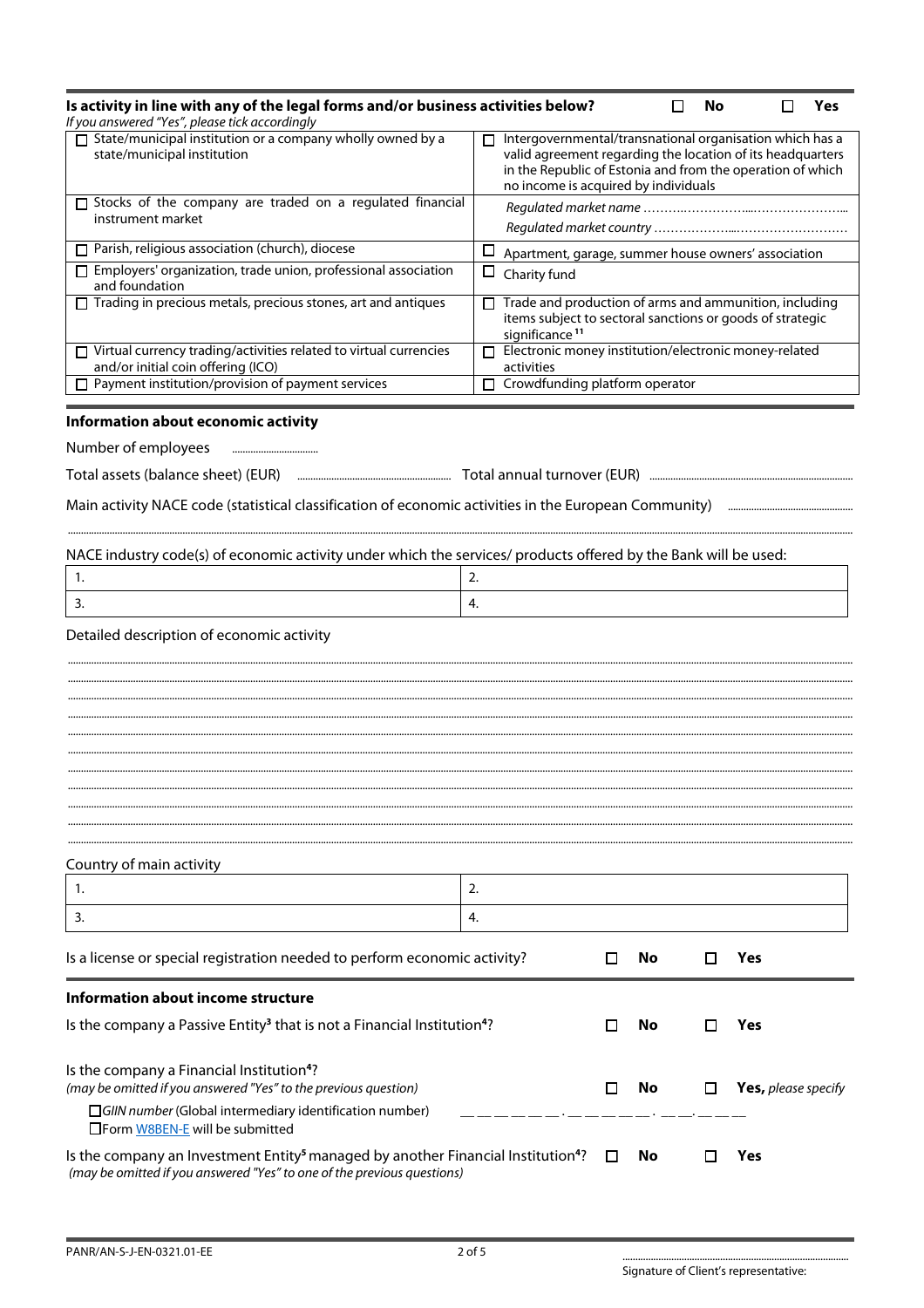| <b>Source of income</b>                                  |                                                          |                    |
|----------------------------------------------------------|----------------------------------------------------------|--------------------|
| $\Box$ Revenue from the company's<br>business activities | $\Box$ Financial support from state/international bodies | $\Box$ Investments |
| $\Box$ Loans/ credits                                    | $\Box$ Donations                                         | $\Box$ Dividends   |
| $\Box$ Proceeds from sale of real estate                 | $\Box$ Other                                             |                    |

# **Does the company have accounts in other banks?**  $\Box$  **No**  $\Box$  **Yes,** please specify

| <b>Bank</b> | <b>Bank code (BIC/SWIFT)</b><br>If known | Country |
|-------------|------------------------------------------|---------|
| . .         |                                          |         |
| z.          |                                          |         |
| J.          |                                          |         |
| 4.          |                                          |         |

# **Information about transactions in the Bank**

#### **Bank services planned to be used**

| $\Box$ Bank accounts/ Payment plans/ Remote account<br>management | $\Box$ Credit cards  | $\Box$ Deposits        |
|-------------------------------------------------------------------|----------------------|------------------------|
| $\Box$ Currency exchange                                          | $\Box$ Loans/credits | $\Box$ Cash deposits   |
| $\Box$ Leasing                                                    | $\Box$ Factoring     | $\Box$ Trade financing |
|                                                                   |                      |                        |

## **Planned non-cash operations/ transaction volume in accounts**

| <b>Amount (EUR)</b>                                            | <b>Total deposits</b> |                                                                                            | <b>Non-cash transactions (EUR)</b>                                                            |
|----------------------------------------------------------------|-----------------------|--------------------------------------------------------------------------------------------|-----------------------------------------------------------------------------------------------|
|                                                                |                       | <b>Incoming payments</b><br>(How much per month you plan to<br>receive in the account(-s)) | <b>Outgoing payments</b><br>(How much per month you plan to<br>transfer from the account(-s)) |
| Less than 15,000                                               | П                     |                                                                                            |                                                                                               |
| $15,000 - 30,000$                                              | Г                     |                                                                                            |                                                                                               |
| $30,000 - 60,000$                                              | П                     | ◘                                                                                          |                                                                                               |
| $60,000 - 150,000$                                             | П                     | $\Box$                                                                                     |                                                                                               |
| 150,000 - 300,000                                              |                       | $\Box$                                                                                     | Π                                                                                             |
| 300,000 -700,000                                               | $\Box$                | П                                                                                          |                                                                                               |
| More than 700,000                                              | П                     | п                                                                                          | П                                                                                             |
| If the amount exceeds<br>700,000, please specify the<br>amount |                       |                                                                                            |                                                                                               |
| Planned maximum<br>amount of one transaction                   | please leave blank    |                                                                                            |                                                                                               |
| Payments will be made/                                         | please leave blank    | 1.                                                                                         | 1.                                                                                            |
| received within these<br>countries                             |                       | 2.                                                                                         | 2.                                                                                            |
|                                                                |                       |                                                                                            |                                                                                               |
|                                                                |                       | $\overline{3}$ .                                                                           | 3.                                                                                            |
|                                                                |                       | 4.                                                                                         | 4.                                                                                            |
|                                                                |                       | 5.                                                                                         | 5.                                                                                            |

| <b>Cash transactions (EUR)</b>            | <b>Cash deposit</b><br>(How much per month you plan to pay<br>into the account(-s)) | Cash withdrawal<br>(How much per month you plan to<br>withdraw from the account(-s)) |
|-------------------------------------------|-------------------------------------------------------------------------------------|--------------------------------------------------------------------------------------|
| Amount                                    |                                                                                     |                                                                                      |
| Planned maximum amount of one transaction |                                                                                     |                                                                                      |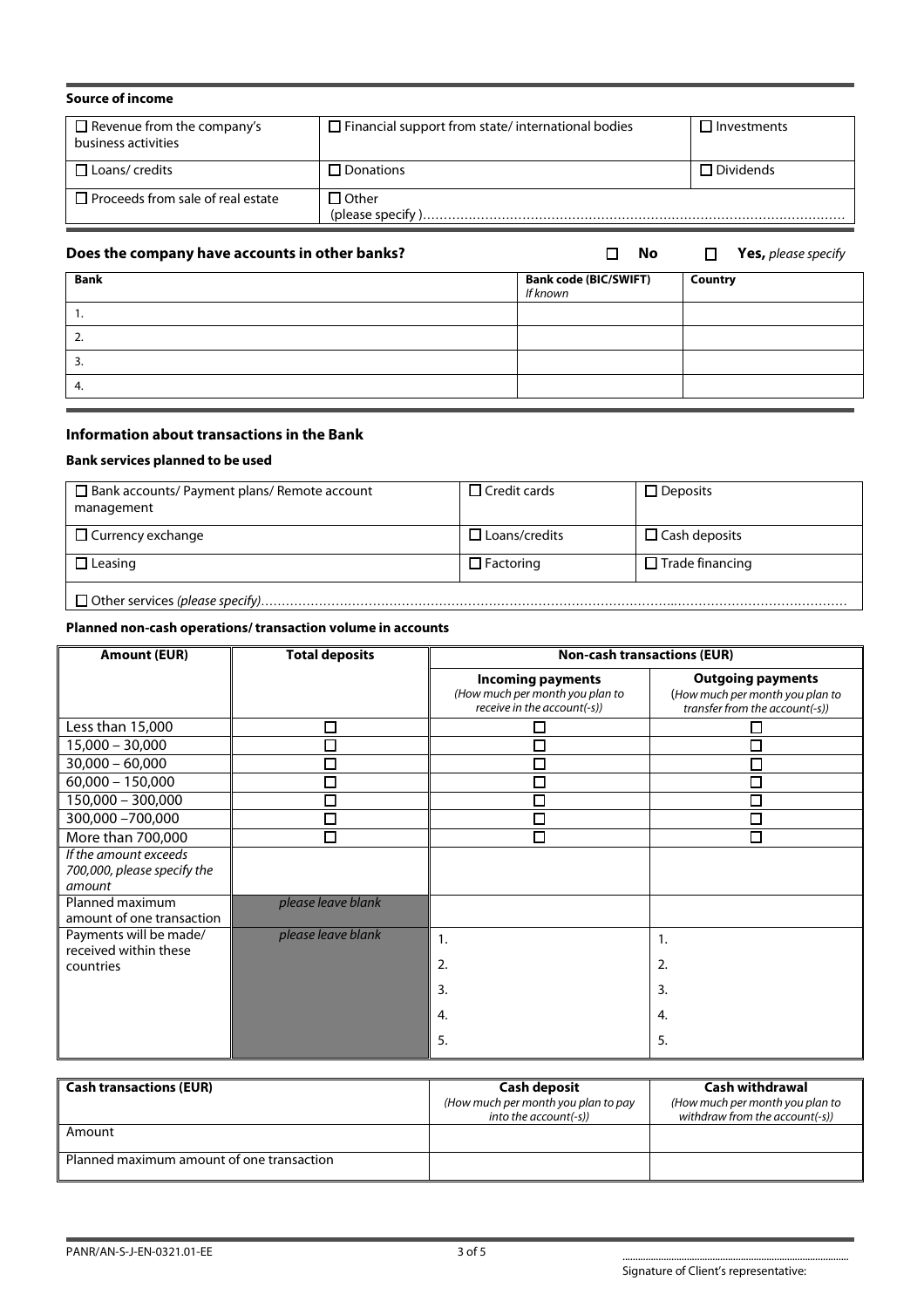## **Information about cooperation partners**

#### **Main partners from whom payments are planned to be received**

| <b>Name</b> | <b>Registration No.</b><br>(if known) | <b>Country of</b><br>registration | Country where the account<br>from which a payment will be<br>made is opened |
|-------------|---------------------------------------|-----------------------------------|-----------------------------------------------------------------------------|
| ٠.          |                                       |                                   |                                                                             |
| z.          |                                       |                                   |                                                                             |
| 3.          |                                       |                                   |                                                                             |
| 4.          |                                       |                                   |                                                                             |
| э.          |                                       |                                   |                                                                             |

#### **Main partners to whom payments are planned to be made**

| <b>Name</b> | <b>Registration No.</b><br>(if known) | <b>Country of</b><br>registration | Country where the account to<br>which a payment will be made<br>is opened |
|-------------|---------------------------------------|-----------------------------------|---------------------------------------------------------------------------|
| . .         |                                       |                                   |                                                                           |
| z.          |                                       |                                   |                                                                           |
| 3.          |                                       |                                   |                                                                           |
| -4.         |                                       |                                   |                                                                           |
| 5.          |                                       |                                   |                                                                           |

## **Statement on the beneficial owners<sup>6</sup> , representatives, shareholders**

#### **Does the legal entity have beneficial owners<sup>6</sup> other than tax residents<sup>2</sup> of the Republic of Estonia?**

## **No Yes**, please specify

| 1.Country  | 2. Country |
|------------|------------|
| 3. Country | 4. Country |

#### Does the legal entity have beneficial owners<sup>6</sup>/ representatives/ shareholders who are politically exposed person <sup>7</sup>, family **memberof a politically exposed person <sup>8</sup> , or person closely associated to a politically exposed person <sup>9</sup>?**

#### **No Yes**, please specify

 $\Box$  The legal entity's representative is a politically exposed person <sup>7</sup>, family member of a politically exposed person <sup>8</sup>, or person closely associated to a politically exposed person <sup>9</sup>

 $\Box$  The Beneficial Owner, shareholder is a politically exposed person <sup>7</sup>, family member of a politically exposed person <sup>8</sup>, or person closely associated to a politically exposed person <sup>9</sup>

#### **Reason for account opening in Estonia** (please fill out only if the legal entity is registered outside the Republic of Estonia)

| Reason                              | <b>Explanation</b> |
|-------------------------------------|--------------------|
| $\Box$ Employees in Estonia         |                    |
| $\Box$ Business in Estonia          |                    |
| $\Box$ Real estate in Estonia       |                    |
| $\Box$ Business partners in Estonia |                    |
| $\Box$ Other reason                 |                    |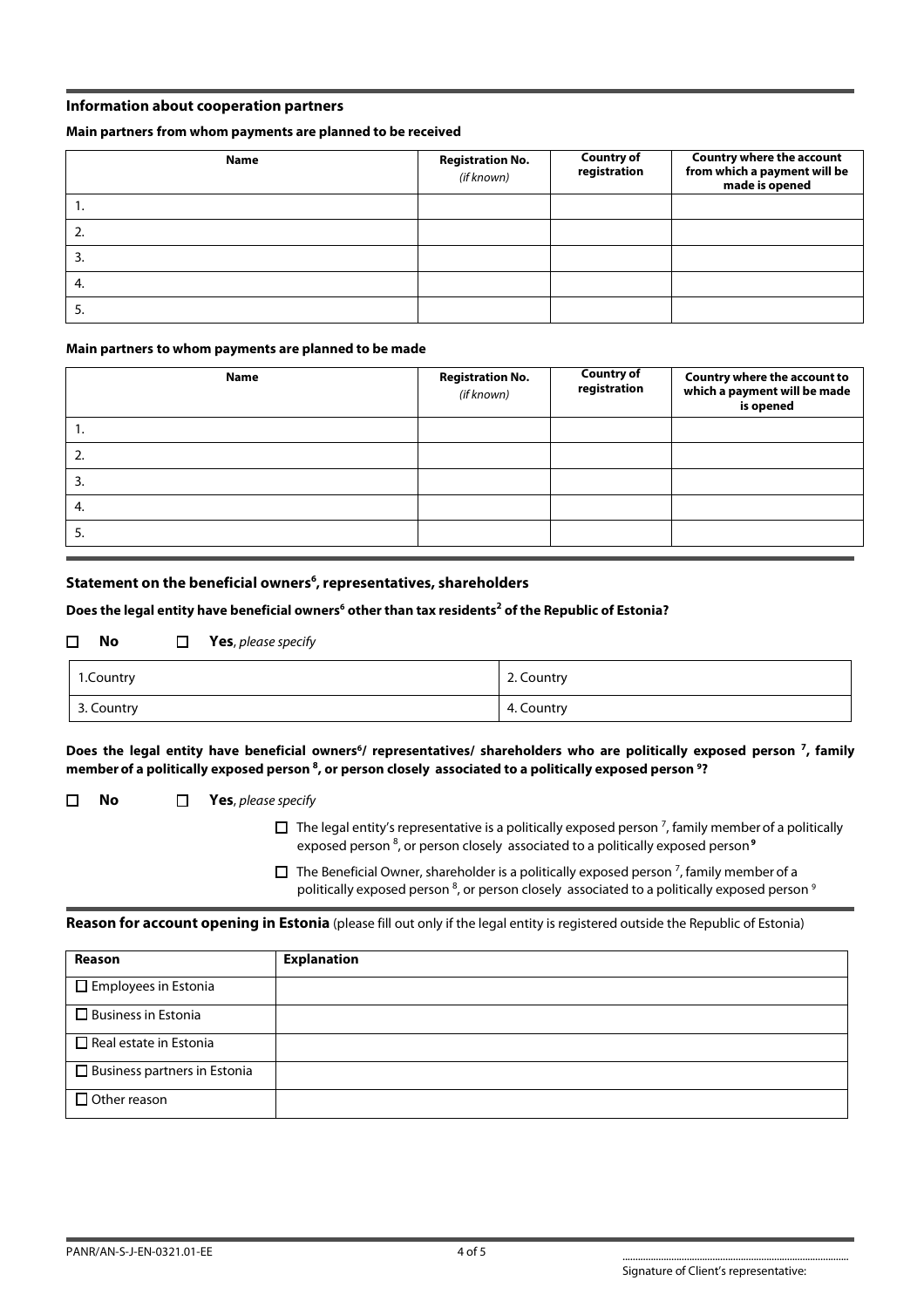## **Client's signature and declaration**

I hereby confirm that the information provided herein is complete and true and I am aware of liability under applicable laws for the provision of false or misleading information. I also confirm that I am authorized to provide the information and make the declarations mentioned herein on behalf of the Client, and the information at my disposal is sufficient to provide the data requested herein.

I confirm that I am aware of the obligation to comply with the regulatory framework of international and national sanctions10, including that I will not make the transactions directly or indirectly related to a person or territory against which international or national sanctions have been imposed by international organizations or countries10.

I confirm that the economic or personal activity of the legal entity's member or shareholder, beneficial owner, authorized representative or cooperation partner is not related to trade, production, export or import of the items subject to sectoral sanctions or dual-use items, or specialized foreign agencies (military design bureaus, space technology research agencies, etc.).

I am aware that the Bank and its group companies process my personal data for the purposes of anti-money laundering, counter terrorist and proliferation financing and sanction risk management in order to comply with regulatory requirements provided that my rights are exercised in accordance with the Privacy Protection Rules available at www.citadele.ee.

I undertake to immediately notify the Bank of any changes in the information provided herein.

| Name, surname of the Client's representative                   | Signature                       |
|----------------------------------------------------------------|---------------------------------|
| Date                                                           |                                 |
|                                                                |                                 |
| Accepted by the Bank's employee (the Bank's authorised person) | (Name, surname, personal stamp) |
| Date                                                           |                                 |
|                                                                |                                 |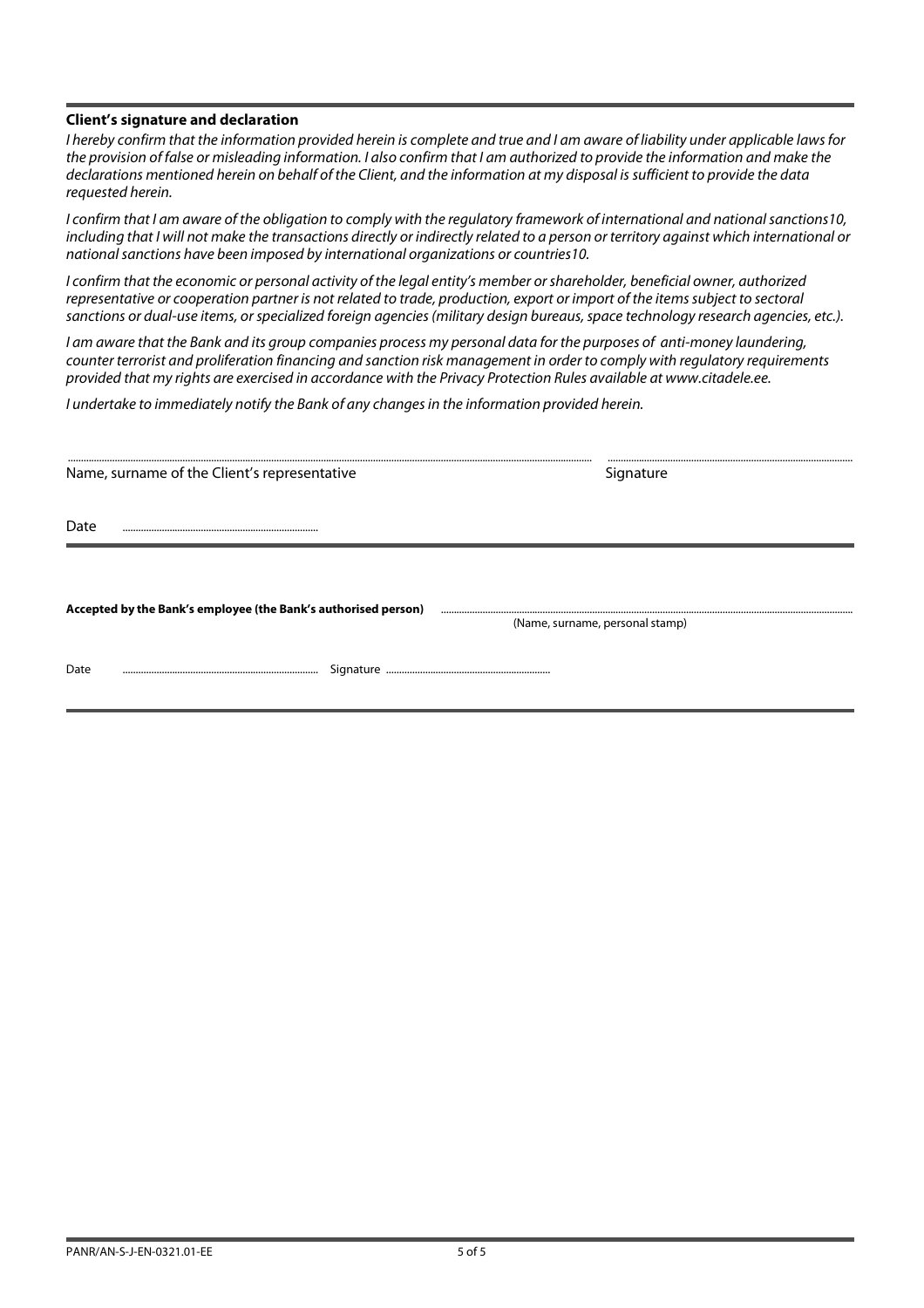**<sup>1</sup>Tax Residency** – a country under the legal enactments of which the Client is considered to be this country's tax resident on the basis of location of the Client's central management, place of registration/ incorporation or any other criterion which, under the law of that country, is the basis for considering the Client a tax resident of that country and imposing taxes on the Client's income in the respective country.

**<sup>2</sup>Tax Resident** – an individual whose income is subject to taxation under the laws and regulations of the relevant country, e.g. based on the person's domicile, duration of stay (usually 183 days or longer in a 12-month period), close personal or economic relations or other criteria serving as the basis for the taxation of income in the relevant country (e.g. in the USA, inter alia, a US citizen/resident to whom a residence permit (Green Card) has been issued is considered a US tax resident).

**<sup>3</sup>Passive Entity** – a legal entity for which more than 50 % of the Client's gross income for the preceding calendar year is passive income\* and more than 50% of the assets held by the Client in the previous calendar year are assets that are held to generate passive income.

**\* Passive Income** – a portion of the company's income consisting of:

- dividends;

**Citadele** 

- interest and income equivalent to interest;
- rents and royalties, other than rents and royalties derived in the active conduct of a business conducted by employees of the Client;
- annuities:
- the excess of gains over losses from the sale or exchange of financial assets that gives rise to the above-mentioned passive income (except income resulting from the core activity of a broker (dealer));
- the excess of gains over losses from transactions (including futures, forwards, options, and similar transactions) in any financial assets (except income resulting from the core activity of a broker (dealer));
- the excess of foreign currency gains over foreign currency losses (except income resulting from the core activity of a broker (dealer));
- net income from swaps (except income resulting from the core activity of a broker (dealer));
- amounts received under Cash Value Insurance Contracts;
- other income which, by its economic nature, is comparable to the passive income referred to above.

# **<sup>4</sup>Financial Institution** – a legal entity rendering any of the below services within the framework of its economic activities:

- acceptance of deposits (as the Client's main activity) within the framework of banking or similar business;
- trading in money market instruments (cheques, bills, derivatives, deposit certificates etc.), interest rate and index instruments, foreign exchange instruments, transferable securities or commodity futures traded on a regulated market dealing as per orders of its clients or on behalf thereof;
- individual and/or collective securities portfolio management performed by the Client as per orders of its clients or on behalf thereof;
- other investment, administration or management of financial assets on behalf of other persons;
- savings insurance or insurance services providing for guaranteed regular payout of savings to clients within the framework of insurance companies (holding insurance companies);
- holding of financial assets of other persons (if the client's gross income from holding such assets and the rendering of related financial services makes at least 20% of the client's gross income).

## **5 Investment Entity** – a legal entity meeting the criteria as follows:

- the Client's gross income is primarily attributable to investing, reinvesting, or trading in financial assets, and
- gross income attributable to the relevant activities equals or exceeds 50% of the Client's gross income during the shorter of: (i) the three-year period ending on 31 December of the year preceding the year in which the determination is made; or (ii) the period during which the Client has been in existence, and
- the Client is managed by another company or legal arrangement that is a Financial Institution.

**6 Beneficial Owner (BO)** – a natural person who ultimately owns or controls the legal person Client, through direct or indirect ownership of a sufficient percentage of the shares or voting rights or ownership interest in that person, including through bearer shareholdings, or through control via other means, and holds at least:

- in the form of direct ownership, a shareholding of 25 per cent plus one share or an ownership interest of more than 25 per cent in a company;
- in the form of indirect ownership, in a manner of exercising control whereby a company which is under the control of a natural person holds or multiple companies which are under the control of the same natural person holding a shareholding of 25 per cent plus one share or an ownership interest of more than 25 per cent in a company.

In the case of a trust, civil law partnership, community or legal arrangement, the Beneficial Owner is the natural person who ultimately controls the association via direct or indirect ownership or otherwise and is such associations':

- 1) settlor or person who has handed over property to the asset pool;
- 2) trustee or manager or possessor of the property;